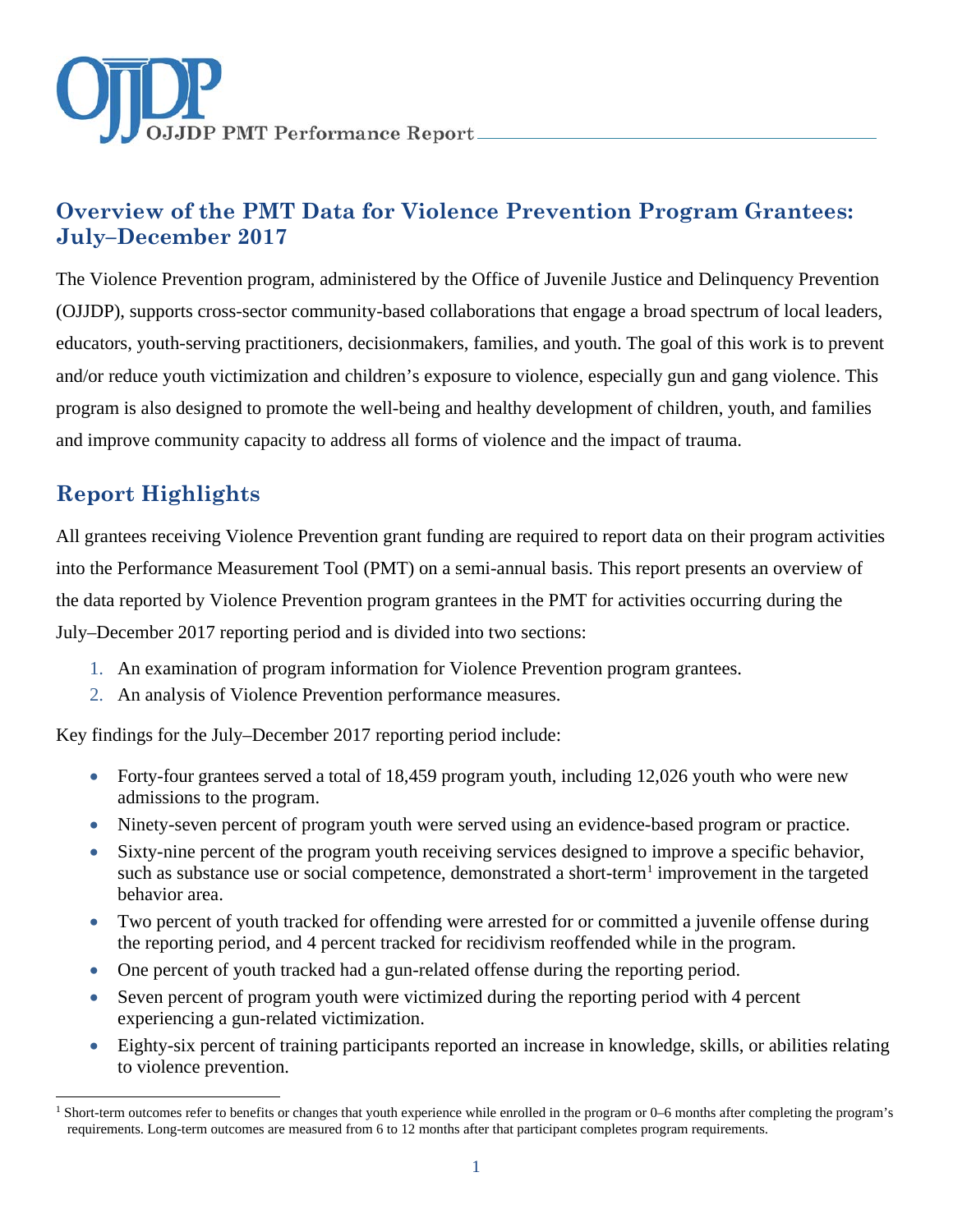# **1. Examination of Program Information**

# *1.1 Reporting Compliance*

Violence Prevention grantees are required to report semi-annually for each federal award they receive. As table 1 illustrates, 51 grantees completed reporting requirements for the July–December 2017 reporting period, resulting in a compliance rate of 78 percent. Of the 51 grantees who completed their reporting requirements, only 44 reported that they were operational, meaning they expended grant funds and provided services during the reporting period.<sup>[2](#page-1-0)</sup>

**Table 1: Status of Grantee Reporting: July–December 2017**

|                              | <b>Status</b>      |             |                 |       |
|------------------------------|--------------------|-------------|-----------------|-------|
| <b>Data Reporting Period</b> | <b>Not Started</b> | In Progress | <b>Complete</b> | Total |
| July-December 2017           | 12                 |             | 44              | 65    |

# *1.2 Evidence-Based Programing*

OJJDP strongly encourages grantees to use evidence-based practices in their violence prevention programs. Evidence-based programs and practices include program models that have been shown, through rigorous

evaluation and replication, to be effective at preventing or reducing juvenile delinquency or related-risk factors. To understand how Violence Prevention grantees prioritize evidence-based programs, grantees are asked to report on whether their programs are evidence-based. As shown in figure 1, of the 44 grantees active during the period, 84 percent were implementing evidencebased programs or practices with a total of \$39.4 million used to fund evidence-based programs.



**Figure 1: Grantees Implementing Evidence-Based Programs and/or Practices: July–December 2017[3](#page-1-1)**

 $\overline{a}$ <sup>2</sup> Grantees that were not operational, or who did not complete their performance report, are excluded from further analysis in this report.

<span id="page-1-1"></span><span id="page-1-0"></span> $3 N = 44$  grantees.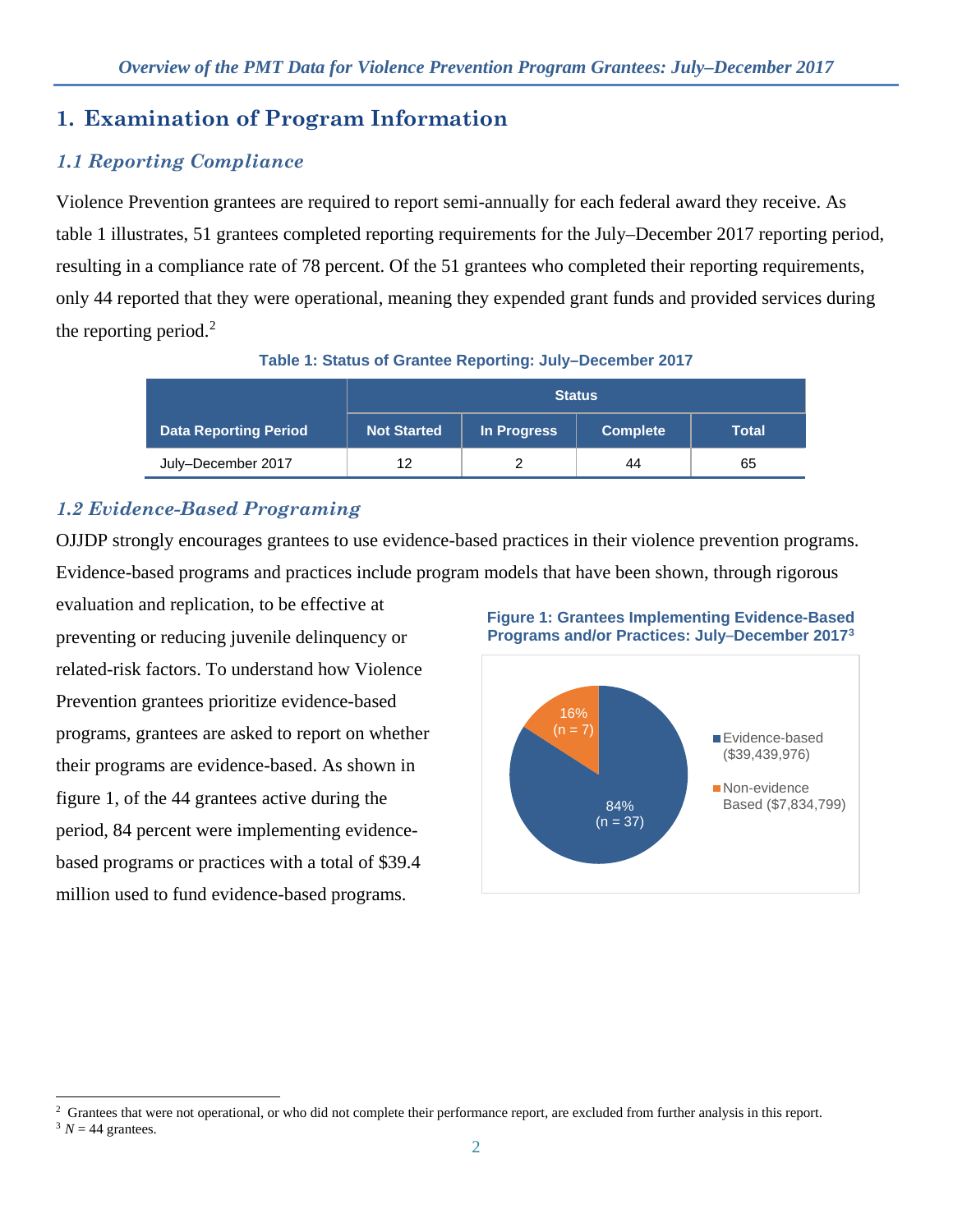# *1.3 Funding Information*

Table 2 shows a comprehensive comparison of the federal award amounts by state, with *N* representing the total number of grants that were active during the reporting period.<sup>[4](#page-2-0)</sup> Based on current and active Violence Prevention grants, California received the most funds with six awards totaling nearly \$6.5 million, which is 14 percent of the total Violence Prevention funding during the period.

| <b>State</b> | $\boldsymbol{N}$ | <b>Grant Amount</b> | <b>State</b> | $\boldsymbol{N}$ | <b>Grant mount</b> |
|--------------|------------------|---------------------|--------------|------------------|--------------------|
| CA           | 6                | \$6,475,816         | <b>MO</b>    | 1                | \$1,953,319        |
| <b>MA</b>    | $\overline{4}$   | \$4,800,496         | <b>MD</b>    | 3                | \$1,793,769        |
| <b>NJ</b>    | 5                | \$3,321,105         | <b>WA</b>    | 3                | \$1,174,561        |
| <b>ME</b>    | 2                | \$3,222,260         | IN           | 1                | \$1,000,000        |
| OH           | 1                | \$3,222,260         | WI           | 1                | \$750,000          |
| <b>TN</b>    | 1                | \$3,222,260         | <b>VA</b>    | 1                | \$737,770          |
| <b>NY</b>    | 2                | \$3,151,073         | <b>MN</b>    | 1                | \$612,423          |
| CO           | 2                | \$3,113,949         | <b>PA</b>    | $\mathbf{1}$     | \$602,273          |
| OR.          | 2                | \$2,722,261         | <b>KY</b>    | $\overline{2}$   | \$561,534          |
| MI           | $\mathbf{1}$     | \$2,182,000         | FL.          | 1                | \$327,825          |
| IL.          | $\overline{2}$   | \$1,999,996         | <b>NC</b>    | $\mathbf{1}$     | \$327,825          |

#### **Table 2: Federal Award Amount by State: July–December 2017[5](#page-2-1)**

# *1.4 Organization Type*

Local government agencies, including counties, cities, and districts, made up the bulk of awards, representing 55 percent of grantees reporting in the July–December 2017 period (table 3). Nonprofit community-based organizations represented 20 percent of Violence Prevention awards while other government agencies accounted for 14 percent of awards.

<span id="page-2-0"></span> $\overline{a}$ <sup>4</sup> The amounts represent the grant program for the life of the award, regardless of when it was awarded, and these amounts do not account for how much funding has been spent during the reporting period.

<span id="page-2-1"></span> $5 N = 44$  grantees.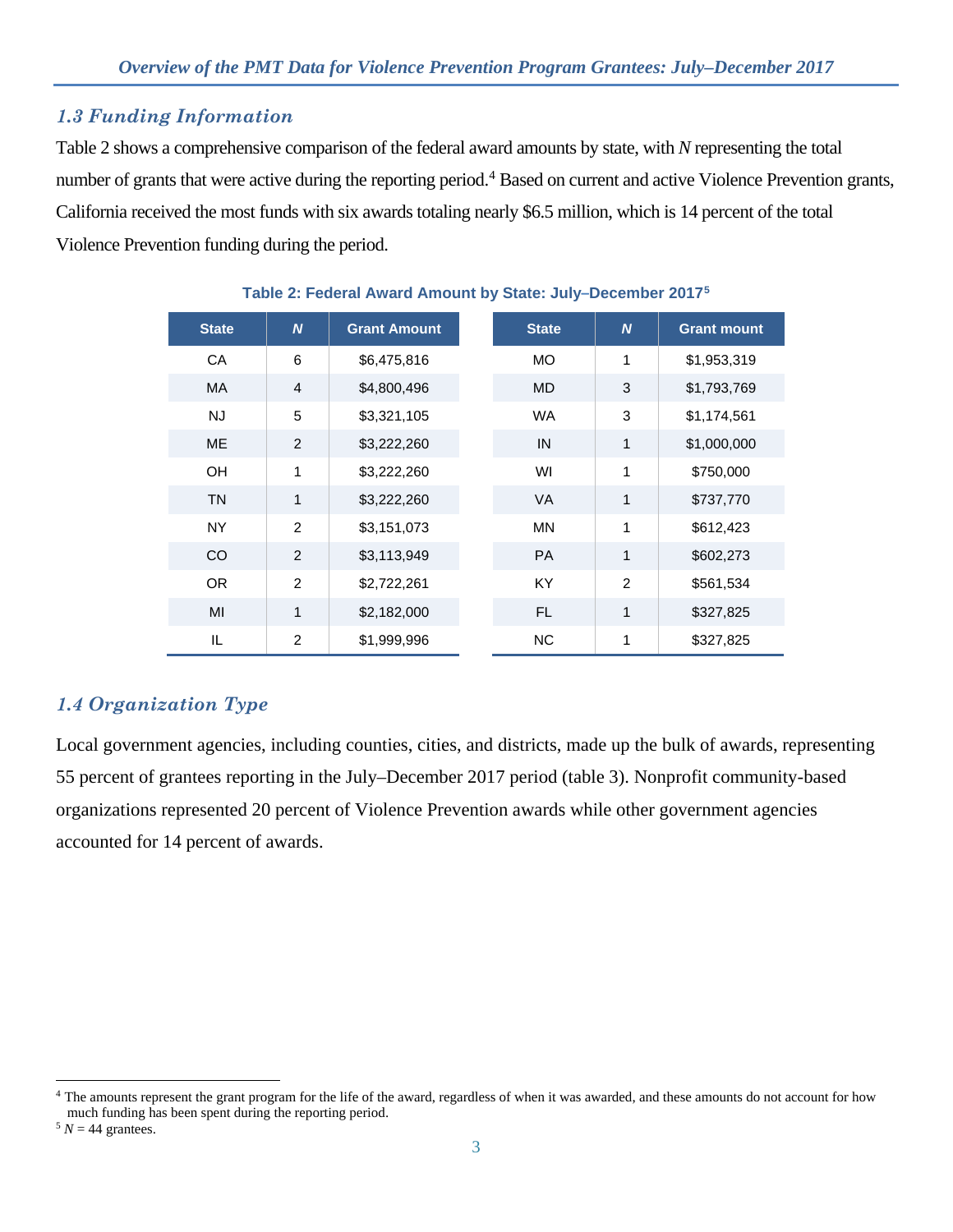| <b>Implementing Organization Type</b>   | N  | <b>Percentage</b> |
|-----------------------------------------|----|-------------------|
| <b>Local Government Agency</b>          | 24 | 55%               |
| Non-profit Community-based Organization | 9  | 20%               |
| <b>Other Government Agency</b>          | 6  | 14%               |
| Police/Other Law Enforcement            | 4  | 9%                |
| Coalition                               | 1  | 2%                |
| Total                                   | 44 | N/A               |

#### **Table 3: Active Grants by Organization Type: July–December 2017[6](#page-3-0)**

### *1.5 Program Categories*

The activities funded by the Violence Prevention Initiative grant programs are organized into three categories: prevention, intervention, and system improvement. Prevention activities concentrate on providing direct services to youth who have not yet become involved in violence. Intervention activities focus on providing direct services to youth to remediate existing delinquent behavior and alter the course of youth who are at risk of becoming further involved in the juvenile justice system. System improvement activities involve enhancing or improving existing juvenile justice system approaches and services intended to prevent youth violence. Figure 2, below, shows the number of grantees reporting data associated with activities in each of these three program areas. During the July–December 2017 reporting period, the majority of grantees reported in the system improvement category, followed by direct service intervention and direct service prevention.



#### **Figure 2: Frequency of Program Area Selections: July–December 2017[7](#page-3-1)**

<span id="page-3-0"></span> $\overline{a}$  $6 N = 44$  grantees.<br> $7 N = 44$  grantees.

<span id="page-3-1"></span>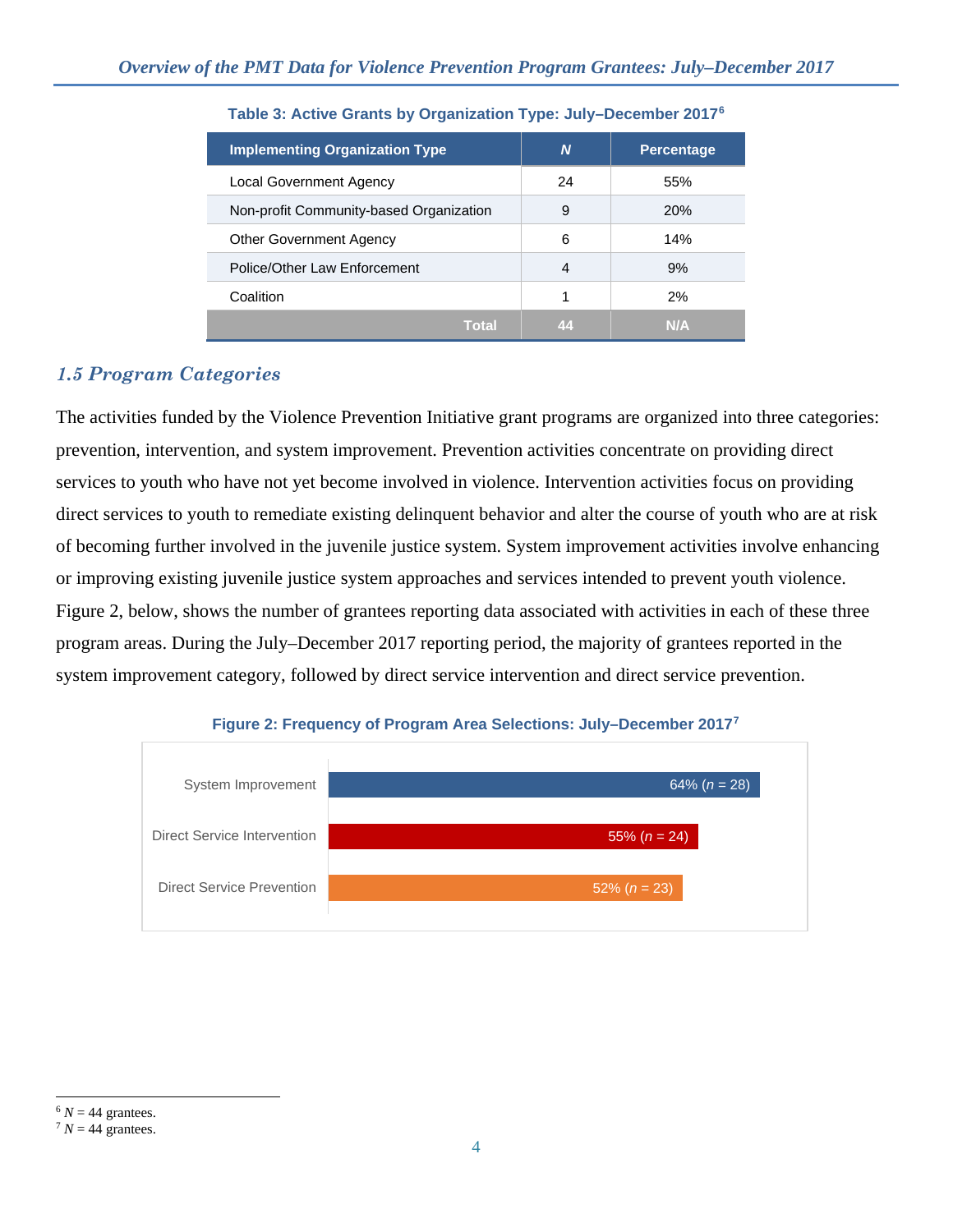# **2. Analysis of Program Performance Measures**

Grantees report on performance measures, which collect data on grantees' activities and program outcomes. These performance measures help OJJDP determine whether the Violence Prevention grant program has achieved its goals and objectives and may be used to improve program design and policy decisions at the federal level.

Grantees are asked to report on performance measures over both the short-term (for youth enrolled in the program or 0–6 months following departure from the program) and the long-term (6–12 months following departure from the program). However, due to the nature of the programs enacted by the grantees, it is difficult to maintain contact with all youth served over long periods of time, and many grantees are unable to report on long-term measures. Therefore, long-term performance data are not included in this report.

### 2.*1 Youth Served*

During the July–December 2017 reporting period, Violence Prevention grantees served 18,459 youth participants. Of the youth served during this reporting period, 12,026 of the them (65 percent) were new admissions receiving services for the first time (figure 3) and 97 percent were served with an evidence-based program or practice.<sup>[8](#page-4-0)</sup> It is important to note that sometimes when a youth enters a program, the timing may not directly correlate to the 6-month reporting period. Therefore, some youth are carried over to the next reporting period.



#### **Figure 3: Number of Program Youth Served: January–June 2017**

<span id="page-4-0"></span> $\overline{a}$ <sup>8</sup> Grantees reported 15,819 youth served using an evidence-based model or program out of 16,343 total youth served during the reporting period. This number for total youth served is inconsistent with the count of new admissions and youth carried over as it is reported separately.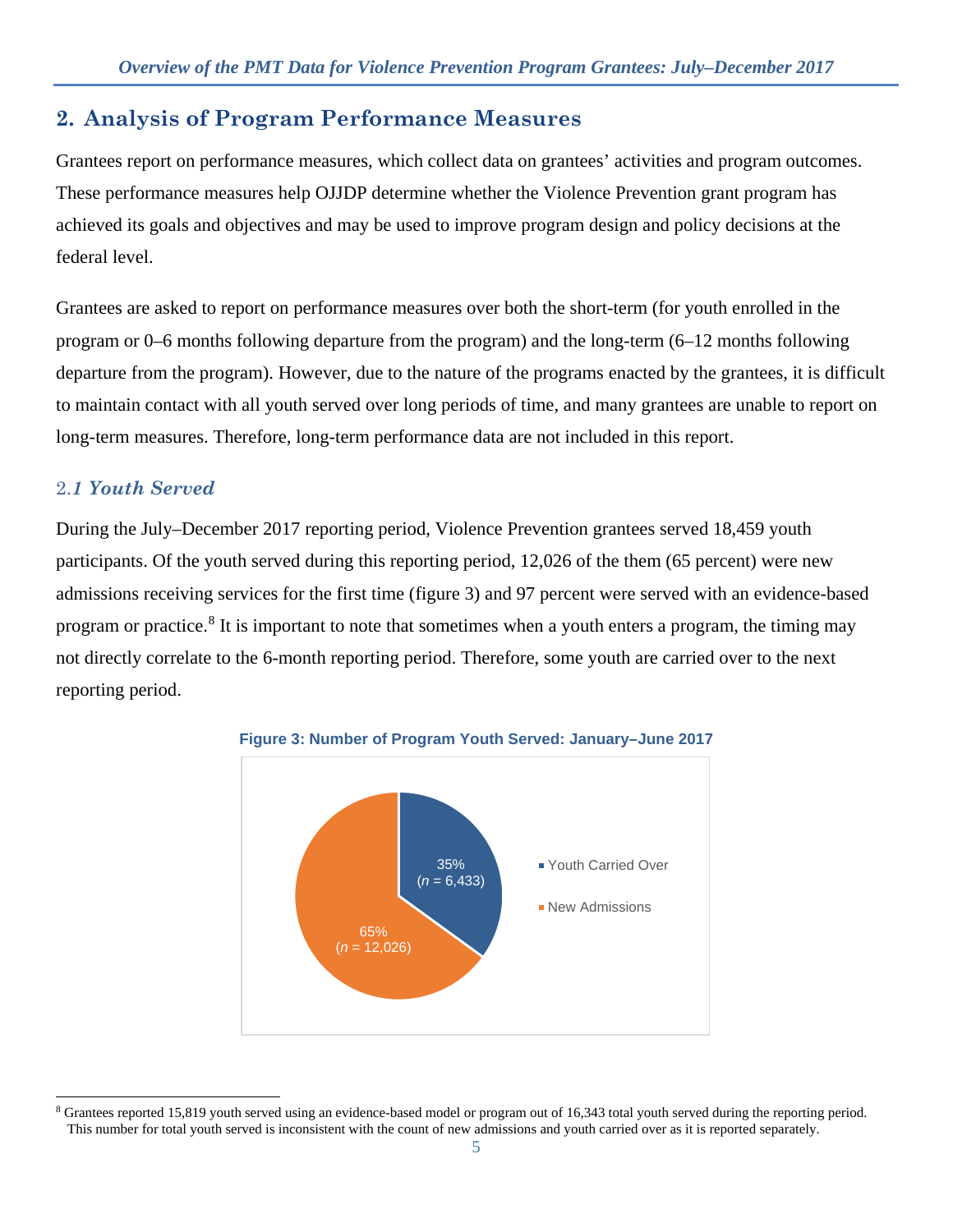### *2.2 Target Behaviors*

Programs using grant funds to provide direct services to youth are required to measure program youth performance and track outcome data for certain target behaviors. A target behavior is one that a grantee has chosen to track for youth served by a program; it measures a "positive" change in a behavior such as school attendance, antisocial behavior, and community involvement. Table 4 lists short-term behavior outcomes for program youth. Target behaviors that did not have enough reported data were excluded from the analysis. Overall, 69 percent of the program youth demonstrated an intended change in target behaviors in the short-term. The greatest improvements were observed around behaviors associated with family relationships, with 96 percent of youth demonstrating positive changes, and gun-related behavior, with 94 percent of youth demonstrating a behavior improvement.

| <b>Target Behavior</b>      | <b>Youth with Noted</b><br><b>Behavioral Change</b> | <b>Youth Receiving Services</b><br>for Target Behavior | <b>Percentage of Youth with</b><br><b>Noted Behavioral Change</b> |
|-----------------------------|-----------------------------------------------------|--------------------------------------------------------|-------------------------------------------------------------------|
| <b>Family Relationships</b> | 136                                                 | 141                                                    | 96%                                                               |
| Gun-related Behavior        | 105                                                 | 112                                                    | 94%                                                               |
| Change in Knowledge         | 157                                                 | 179                                                    | 88%                                                               |
| Community Involvement       | 88                                                  | 105                                                    | 84%                                                               |
| School Attendance           | 2,039                                               | 2,882                                                  | 71%                                                               |
| Social Competence           | 106                                                 | 166                                                    | 64%                                                               |
| Gang Resistance/Involvement | 171                                                 | 286                                                    | 60%                                                               |
| Antisocial Behavior         | 153                                                 | 292                                                    | 52%                                                               |
| <b>Employment Status</b>    | 162                                                 | 339                                                    | 48%                                                               |
| <b>Total</b>                | 3,117                                               | 4.502                                                  | 69%                                                               |

#### **Table 4: Target Behaviors (Short-term): July**−**December 2017**

### *2.3 Program Youth Offenses*

Program success is also demonstrated through outcomes that are designed to reveal the impact of programs on preventing or reducing juvenile offending. This is measured by the number of youth currently being served by a Violence Prevention program who were arrested for or committed a delinquent offense during the reporting period. As shown in Table 5, during the July–December 2017 reporting period 6,763 program youth were tracked for offenses. Of those, 117 youth, about 2 percent, were arrested or committed delinquent offense. In addition, 20 youth were committed to a juvenile residential facility, 9 were sentenced to adult prison, and 25 received some other sentence.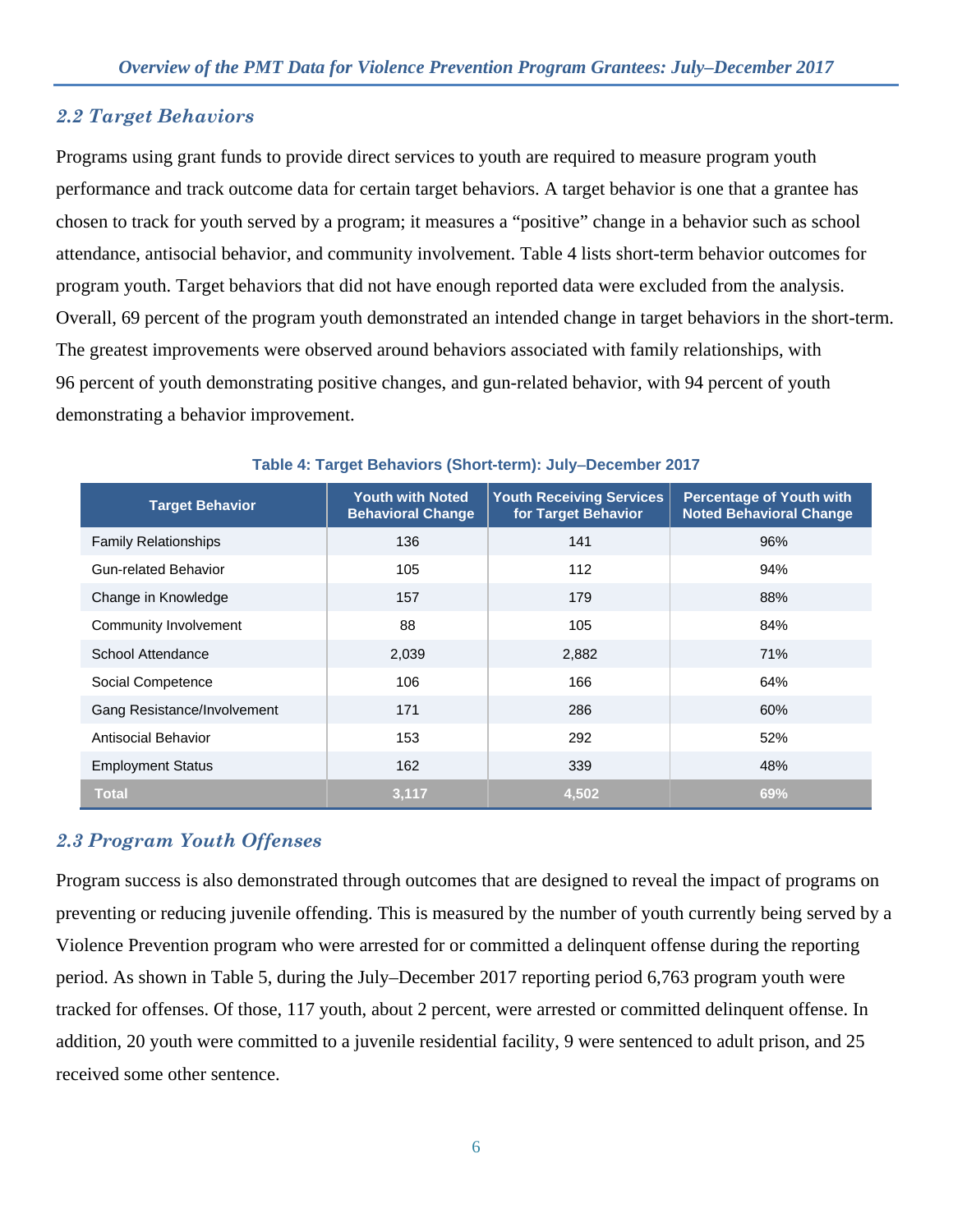| <b>Performance Measure</b>                 | <b>Number of Program Youth</b> |
|--------------------------------------------|--------------------------------|
| Program youth tracked                      | 6,763                          |
| Youth with an arrest or delinguent offense | 117                            |
| Youth committed to a juvenile facility     | 20                             |
| Youth sentenced to adult prison during     | 9                              |
| Youth who received some other sentence     | 25                             |
| Percentage of program youth who offend     | $(117/6, 763)$ 2%              |

#### **Table 5: Short-term Program Youth Offending Data: July–December 2017**

To track the program's success at reducing violence, grantees track and report data on program youth who experience a gun-related arrest or commit a gun-related delinquent offense while enrolled in a Violence Prevention program. As shown in table 6, of the 6,735 youth tracked for a gun-related offense, only 18, or less than 1 percent of youth, were arrested for a *violent* gun-related offense or committed a *violent* gun-related delinquent offense. This is slightly lower than youth arrested for a *nonviolent* gun-related offense or youth who committed a *nonviolent* gun-related delinquent offense (*n* = 28). The low offending rates of program youth suggest Violence prevention programs are successfully keeping youth out of trouble while they are in the program and/or 0–6 months after they leave the program.

# **Table 6: Short-term Gun-Related Offending Data: July–December 2017**

| <b>Performance Measure</b>                                           | <b>Number of Program Youth</b> |
|----------------------------------------------------------------------|--------------------------------|
| Program youth tracked                                                | 6,735                          |
| Youth with a <b>violent</b> gun-related arrest or delinguent offense | 18                             |
| Youth with a nonviolent gun-related arrest or delinquent offense     | 28                             |
| Percentage of program youth with a gun-related offense               | $(46/6, 735)$ 1%               |

# *2.4 Program Youth Recidivism*

Grantees are required to report on recidivism measures that track reoffending outcomes for youth while enrolled in the program or 0–6 months after completing the program's requirements. These youth are typically served in intervention programs that have a goal of preventing subsequent offenses. As shown in table 7, 4 percent of the youth who were tracked during the reporting period reoffended while in the program. For gun-related offenses, the number of youth recidivating was even lower, with only 1 percent of youth experiencing a new gun-related arrest or delinquent offense (table 8).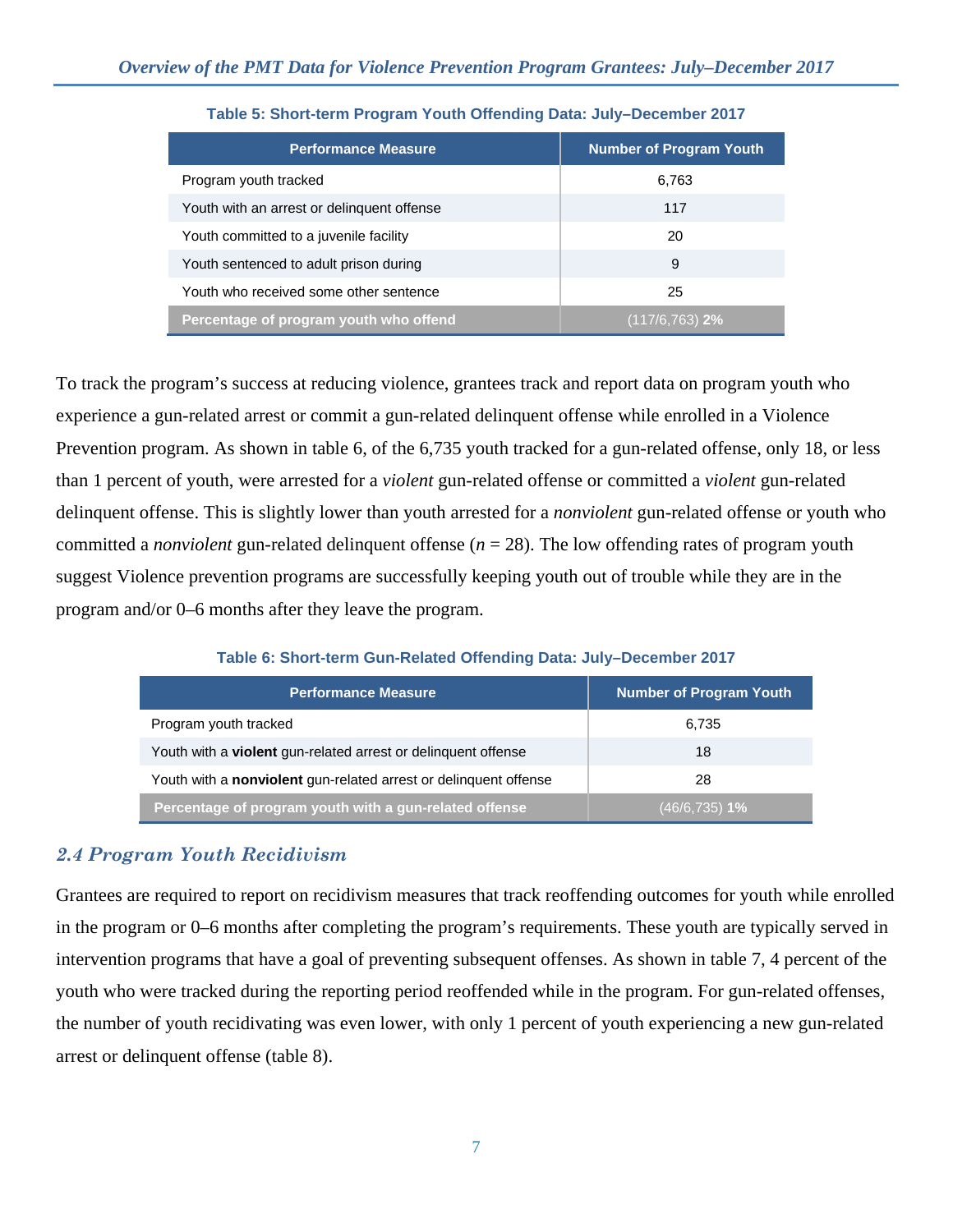| <b>Performance Measure</b>                    | <b>Number of Program Youth</b> |
|-----------------------------------------------|--------------------------------|
| Program youth tracked                         | 2.280                          |
| Youth with a new arrest or delinguent offense | 92                             |
| Youth recommitted to juvenile facility        | 20                             |
| Youth sentenced to an adult prison            | 9                              |
| Youth who received some other sentence        | 21                             |
| Percentage of program youth who reoffend      | (92/2,280) <b>4%</b>           |

#### **Table 7: Short-term Reoffending Data: July–December 2017**

#### **Table 8: Short-term Gun-Related Reoffending Data: July–December 2017**

| <b>Performance Measure</b>                                           | <b>Number of Program Youth</b> |
|----------------------------------------------------------------------|--------------------------------|
| Program youth tracked                                                | 2,139                          |
| Youth who had a new violent gun-related arrest or delinquent offense | 14                             |
| Youth who had a new nonviolent gun-related arrest or delinquent      | 16                             |
| Percent of program youth with a gun-related re-offense               | $(30/2, 139)$ 1%               |

# *2***.***5 Program Youth Victimization*

A central objective of the Violence Prevention program is to prevent and reduce the victimization of youth. Grantees measure their progress towards reducing victimization by reporting the number and percentage of program youth exposed to violence, including both direct victimization (e.g., child abuse, neglect, or maltreatment) and indirect victimization (e.g., witnessing domestic violence or community violence). As shown in table 9, 7 percent of program youth were harmed or adversely affect by someone else's criminal actions during the reporting period. In addition, 4 percent of program youth experienced a violent or nonviolent event involving a gun during the reporting period (table 10).

#### **Table 9: Program Youth Victimization: July–December 2017**

| Performance Measure                    | <b>Number of Program Youth</b> |
|----------------------------------------|--------------------------------|
| Program youth tracked                  | 2.620                          |
| Youth who were victimized              | 179                            |
| Percentage of program youth victimized | (179/2,620) <b>7%</b>          |

#### **Table 10: Gun-Related Victimization: July–December 2017**

| <b>Performance Measure</b>                                  | <b>Number of Program Youth</b> |
|-------------------------------------------------------------|--------------------------------|
| Program youth tracked                                       | 2.153                          |
| Youth who experience a violent gun-related victimization    | 54                             |
| Youth who experience a nonviolent gun-related victimization | 24                             |
| Percent of program youth with a gun-related victimization   | (78/2,153) <b>4%</b>           |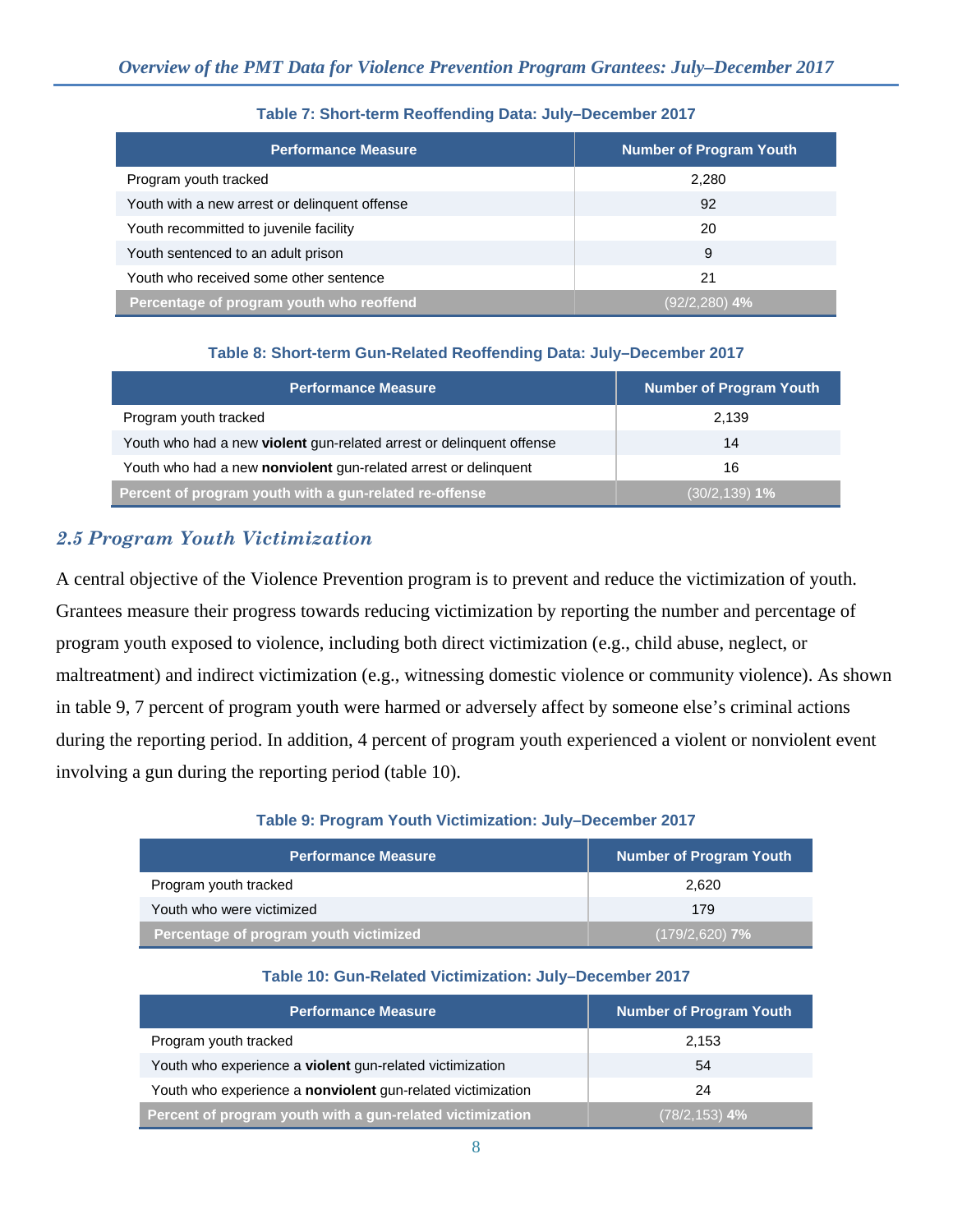### *2.6 System Improvement*

System Improvement programs can include activities that promote systems and policy changes in addressing youth violence at the national, state and local levels, including collaboration of key stakeholders, creation of policies or procedures, media coverage, and training. As shown in table 11, nearly 2,000 new stakeholders joined grantees in violence prevention efforts, including government agencies, community groups, task forces, and coalitions, resulting in 37 new memorandums of understanding and 39 new or revised policies. Over 6,000 individuals received training on topics such as: risk, resiliency, and protective factors; trauma and its impact on children, youth, and families; adolescent development principles and how to apply them; and strategies for violence prevention. Of the training participants providing post-training feedback, 86 percent reported increased knowledge or skills.

| <b>Performance Measure</b>                                                                                                                          | <b>Number of Program Youth by</b><br><b>Performance Measure</b> |
|-----------------------------------------------------------------------------------------------------------------------------------------------------|-----------------------------------------------------------------|
| Number of program participants who received formal training related to violence prevention                                                          | 6,452                                                           |
| Number of additional stakeholders joining in violence prevention efforts                                                                            | 1,721                                                           |
| Number of earned media coverage episodes or events related to violence prevention                                                                   | 113                                                             |
| Number of agency policies or procedures either created, amended, or rescinded                                                                       | 39                                                              |
| Number of memorandums of understanding (MOUs) developed                                                                                             | 37                                                              |
| Percentage of trained program participants who report an increase in knowledge, skills, or<br>abilities related to violence prevention <sup>9</sup> | 5,120/5,960 (86%)                                               |

#### **Table 11: Performance Indicators for System Improvement Programs: January–June 2017**

# **Summary**

During the July–December 2017 reporting period, OJJDP's Violence Prevention program had 44 operational grantees, with a 78 percent reporting compliance rate. Eighty-four percent of the programs used some form of evidence-based program or practice, and 97 percent of program youth were served using an evidence-based model or program. All programs served a total of 18,459 youth, and 65 percent of those youth received Violence Prevention program services for the first time. Overall, in the short-term, 69 percent of program youth had a desired change in certain behaviors targeted by the program for improvement. The greatest improvements were around behaviors associated with family relationships and gun-related behavior. Short-term data also reveal promising results for programming designed to prevent or reduce youth offending and recidivism rates. Of youth tracked during the reporting period, only 2 percent of program youth offended, and just 4 percent of program youth reoffended. The low percentage of program youth experiencing victimization in the short-term

<span id="page-8-0"></span> $\overline{a}$ <sup>9</sup> Based on the total number of participants providing post-training feedback, either through pre/post-test or participants' self-reported feedback.